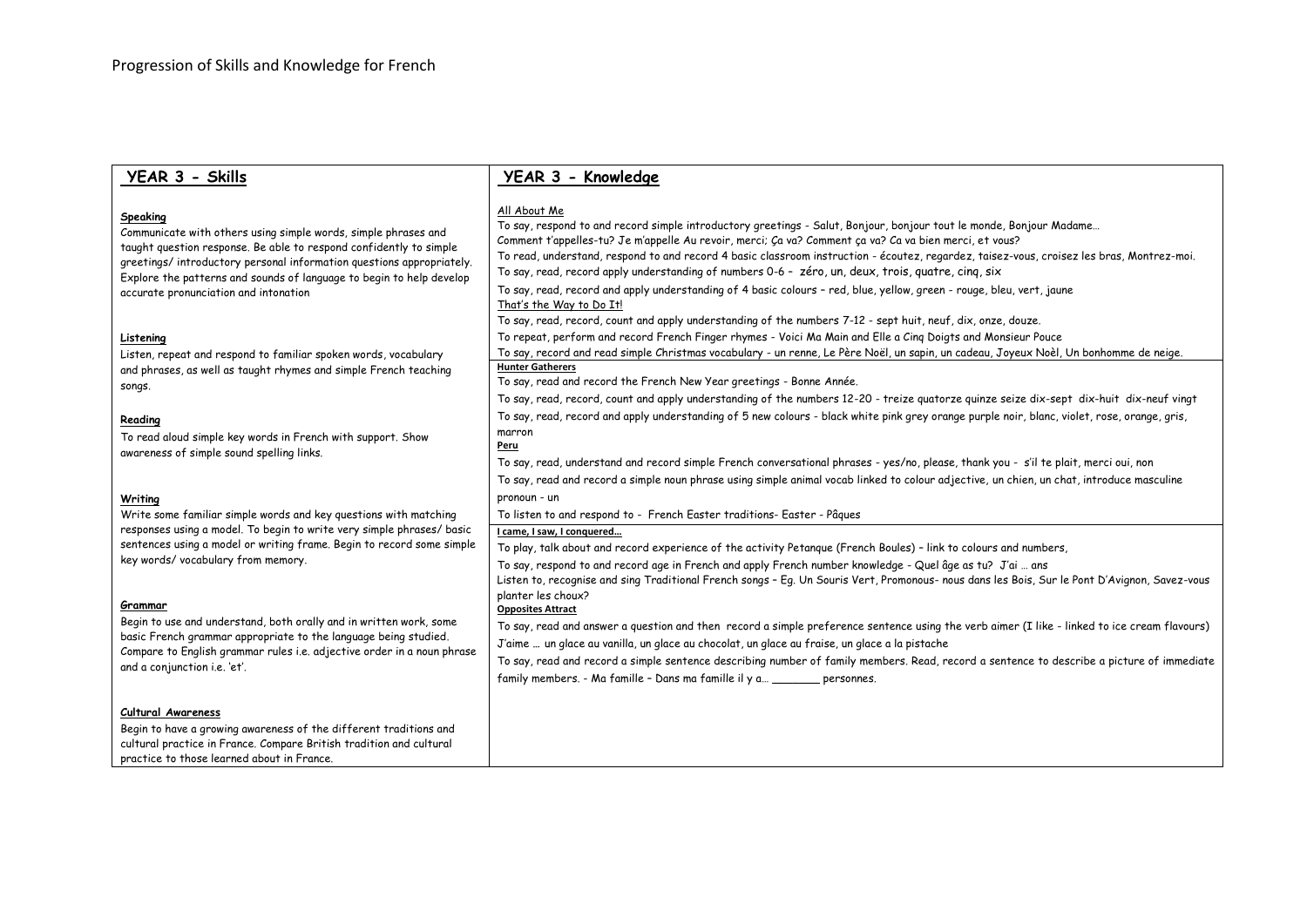| YEAR 4 - Skills<br>Speaking<br>Communicate with others using simple words, phrases, questions/<br>appropriate responses and short sentences. Be able to respond with<br>developing confidence to a growing range of greetings/introductory<br>personal information questions appropriately. Explore the patterns and<br>sounds of language and develop growing accuracy in pronunciation and<br>in specific taught Frenchphonemes.<br>Listening                   | YEAR 4 - Knowledge<br><b>Tomb Raiders</b><br>To read, understand, respond to and record 4 new classroom instructions - Levez-vous asseyez-vous Rangez vos affaires<br>To say, read, respond to and record the question - Who is it? Titles for people in school - Qui est-ce? C'est  ie Madame, Mademoiselle,<br>Monsieur<br>To say, read, record the days of the week in French - lundi, mardi, mercredi, jeudi, vendredi, samedi, dimanche<br>To say, read and record a simple sentence using a range of masculine animal nouns. Record a simple descriptive sentence using animal vocabulary<br>- masculine nouns. 'voici' (here is) linked to colour/ size adjective - Voici, un (a); un mouton, un papillon, un cochon, un éléphant, un ours, un âne,<br>grand and petit<br>What a Racket |
|-------------------------------------------------------------------------------------------------------------------------------------------------------------------------------------------------------------------------------------------------------------------------------------------------------------------------------------------------------------------------------------------------------------------------------------------------------------------|------------------------------------------------------------------------------------------------------------------------------------------------------------------------------------------------------------------------------------------------------------------------------------------------------------------------------------------------------------------------------------------------------------------------------------------------------------------------------------------------------------------------------------------------------------------------------------------------------------------------------------------------------------------------------------------------------------------------------------------------------------------------------------------------|
| Listen, repeat and respond appropriately to a wider range of<br>familiar spoken words, vocabulary and phrases, including class<br>room instructions and simple French teaching songs.                                                                                                                                                                                                                                                                             | To listen to and respond to La Chenille Qui Fait Trous (The Very Hungry Caterpillar) - La Chenille Qui Fait Trous. To use book structure as<br>a writing frame for pupils to write own simple sentence versions of the book.<br>To learn and about and record facts about key Christmas French traditions and celebrations - Christmas Eve (le Reveillon). Twelfth Night (La<br>Galette des Rois) - Le Reveillon La Galette des Rois)                                                                                                                                                                                                                                                                                                                                                          |
| Reading<br>To read aloud key words and simple taught phrases/ simple<br>sentences in French.                                                                                                                                                                                                                                                                                                                                                                      | <b>Goodbye to the Romans</b><br>To say, read and record the months of the year- Les mois de l'année, janvier, février, mars, avril, mai, juin, juillet, août, septembre, octobre,<br>novembre, décembre<br>To say, read and record the question and appropriate response - What is the date today? - Quel est la date aujourd'hui? C'est leLe premier                                                                                                                                                                                                                                                                                                                                                                                                                                          |
| Writing<br>Write key questions with matching responses using a model. To begin<br>to write simple sentences using a model or writing frame. Record some<br>simple key words/vocabulary from memory and begin to spell simple<br>words in French accurately. Begin to use preference language in<br>written work.                                                                                                                                                  | All Steamed Up<br>To say, read, record and respond to birthday date and associated birthday vocabulary - Quelle est la date de ton anniversaire? Mon<br>anniversaire est le Joyeux anniversaire!<br>To say, read, record, count and apply understanding of the numbers 20-31 - Vingt, vingt et un, vingt deux, vingt trois, vingt quatre, vingt quatre,<br>vingt cinq, vingt six vingt sept, vingt huit vingt neuf, trente                                                                                                                                                                                                                                                                                                                                                                     |
| Grammar<br>Begin to use and understand, both orally and in written work, some<br>basic French grammar appropriate to the language being studied.<br>Recognise the use of French pronouns in sentence work i.e. le, la. mon.<br>ma. Compare to English grammar rules ie adjective order, use of<br>masculine and feminine nouns and matching pronouns. Begin to identify<br>the verb in a simple sentence and begin to use simple connectives in<br>sentence work. | <b>Here and There</b><br>To say, read, record and respond to work linked to pets - link to new animal vocabulary I have/ have not - As-tu un animal? Oui j'ai un  non, je<br>n'ai pas d'animal<br>un lapin, un cochon d'Inde, un oiseau, un hamster, un poisson, une souris, un and une<br>To say, record, read preference language linked to animals/ pets - introducing connective - but (mais)I like/ but, I do not like.<br>To say, record, read preference language in a senetence using the conjunction mais and feminine animal nouns and adjective agreement for size<br>and colour in simple descriptive sentence work using size and colour adjectives j'aime je n'aime pas mais, une baleine, une panthère, une<br>chenille, une abeille, une libellule, une grenouille             |
| Cultural Awareness<br>Have a developing awareness of the different traditions and cultural<br>practice in France. Compare British tradition and cultural practice to<br>those learned about in France at particular times of the year i.e.<br>Christmas.                                                                                                                                                                                                          | Don't Bite Off More Than You Can Chew<br>To say, read and record simple family vocabulary and simple family linked vocabulary. Say, read and record a sentence in French to describe family<br>- In my family there is - Ma famille Dans ma famille il y a,mo maman, mon mère mon père, mon frère, ma soeur. Talk about masculine and<br>feminine pronouns mon, ma (my) introduce pronoun moi (me) As-tu des frères? As-tu des soeurs? Oui j'ai une soeur. Oui j'ai un frère. Non, je<br>n'ai pas de soeur/de frère, Verb avoir - to have                                                                                                                                                                                                                                                      |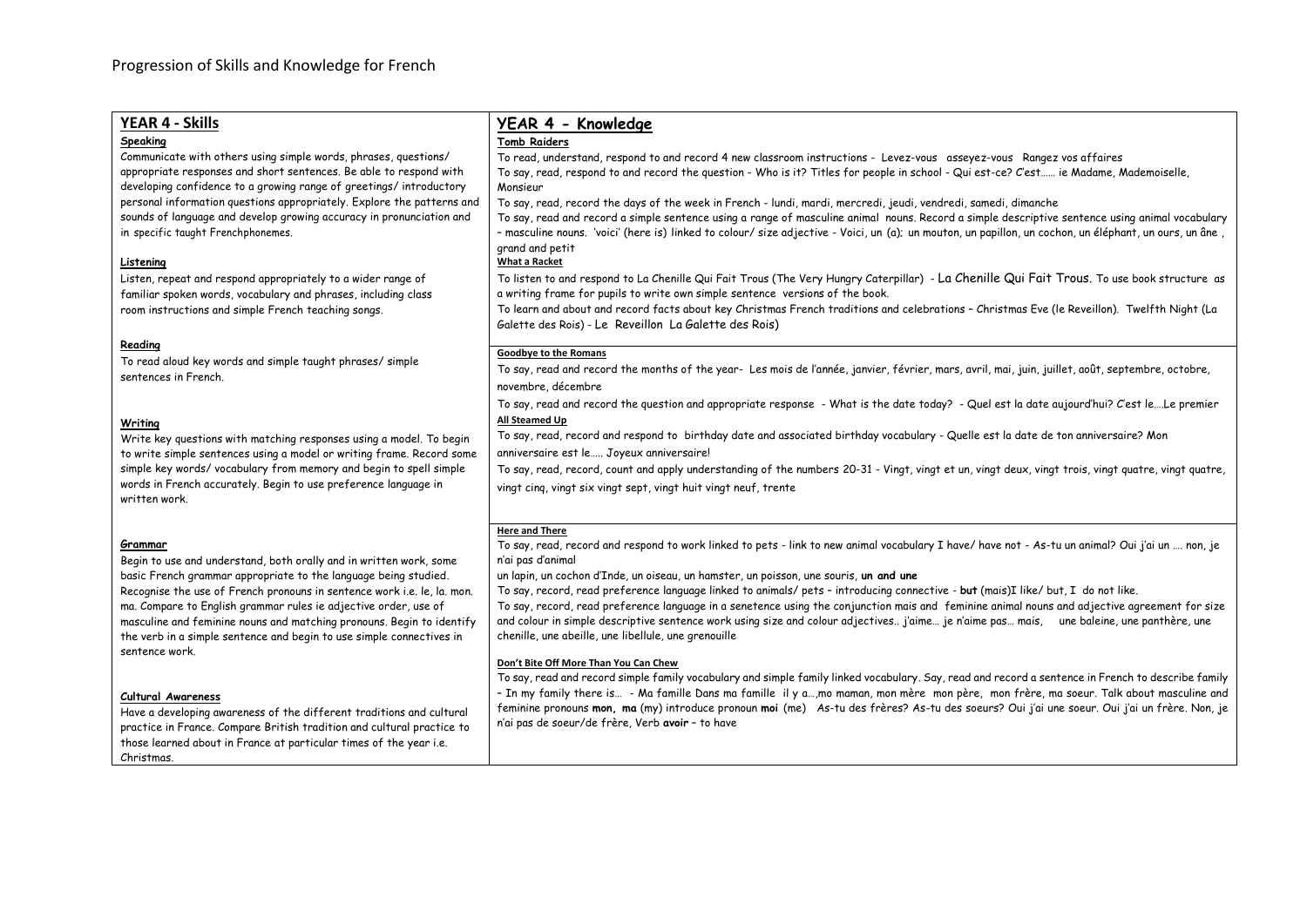#### **Speaking**

Take part in short, simple conversations using familiar structures and vocabulary. Begin to understand and express more complex opinions using preference language and a conjunction. Explore the patterns and sounds of language to help develop accurate pronunciation and intonation

## **Listening**

Listen attentively and understand more complex phrases, a wider range of questions and simple sentences.

## **Reading**

Read a variety of key taught vocabulary, simple sentences, key questions and short simple texts in different formats and in different contexts.

Focus on correct pronunciation and intonation, using tone of voice and gesture to convey meaning when reading aloud ie when questioning someone.

## **Writing**

Write simple sentences and short texts using a model. Use a French dictionary/ Google translate to check the spelling/ meaning of new words in French.

## **Grammar**

Understand some basic grammar appropriate to the language being studied ie gender – masculine, feminine, neuter – adjectives, possessive pronouns, use of le/la. Introduce use of conjunctions to link sentences i.e. mais (but)

## **Cultural Awareness**

Appreciate that French is not just spoken in France, but in many countries around the world and basic understanding of the historical reasons for this.

Have a developing awareness of the map of France and its close proximity and geographical links to England. Have a greater understanding about the important religious culture festivals of France i.e. Mardi Gras.

## **YEAR 5 - Knowledge**

## **Raging Rivers**

To read, understand, respond to and record 3 new classroom instructions - Je suis désolé Je ne comprende pas Répétez s'il vous plait To say, read, respond to and record the question and response - Where do I live? - Où habites-tu? –J'habite à… En ville, à la champagne Angleterre, en francais

To look at maps of England and France and then label a simple map of France, labelling Paris and other key French cities, seas, note close proximity to England – England, France, Paris, English Channel, London

To learn about and research and record travel links/ transport links for getting to France –Port of Calais, Port of Dover Euro tunnel, ferry, car ferry, Eurostar (train), plane.

To research other places in the world where French is spoken and record on a World Map using a key -

French speaking countries of the world - Belgium, Benin, Burkina, Faso, Burundi, Cameroon, Canada, Central, African, Republic, Chad, Comoros, Côte, d'Ivoire, Democratic, Republic, of, the, Congo, Djibouti, Equatorial, Guinea, France, Guinea, Haiti, Luxembourg, Madagascar, Mali, Monaco, Niger, Republic of the Congo

## **Space**

To read, recognise and record places on a simple town plan, recording shops, places of interest and leisure etc - Le supermarché, le café, le musée, l'école, mon école, la piscine, la gare, la boulangerie, la pâtisserie, la plage, l'hôte UseFrench Pronouns **le**/ **la** ie **le** café, **la** piscine. **un/une**  To say, read, respond to and record simple directions using a simple town plan - Toutes directions, à gauche à droite , tout droit , la rue , Où

## est…?

To learn about and research key Parisian landmarks and create a fact file about a chosen famous landmark - Tour Eiffel, La Seine, Louvre, Arc de Triomphe, Champs Elysees, the Pompidou Centre, Notre Dame

#### **Saxons Vs Danes!**

To use a French dictionary/ google translate to find out the meaning of new French topic words

To read, recognise, respond to and record classroom names and places in school. Label a simple plan of the school with the correct word in

French. Use a French dictionary to look up new words associated with this theme - À l'école, la salle de classe la classe , la salle de technologie,

la bibliothèque, les toilettes, la cour de recreation, le hall, la salle des profs, le directeur

## **Italy…Wish you were here?**

To record, read and follow simple French directions in school – to plan a route in school in French - Toutes directions, à gauche à droite , tout droit , la rue Où est…?

To research and record a fact file of key information about the French festival of Mardi Gras Mardi Gras - le carnaval de Nice **I'm a Survivor!**

To record, read, respond to and record school classroom objects/ equipment - Les objets de la classe - un stylo, un cahier, une gomme, une règle, un crayon, un crayon de couleur, des ciseaux, la colle, un feutre, ma trousse

To record simple sentence work describing contents of pencil case linked to size/ colour adjectives, applying feminine agreement rules. eg. Dans ma trousse il y a un grand stylo rouge et une petite gomme bleue

To read, say recognise, respond to and record the question what is your favourite lesson - Quelle est la matière préférée? Say and record an appropriate response sentence describing a favourite lesson at school - Quelle est la matière préférée? le sport ( PE), la technologie (computer lesson) l'anglais, les maths, l'art/ le dessin, la musique, science,

To recognise, read and record a preference language sentence linked to favourite school subjects using the connective but - J'aime… mais je n'aime pas… J'adore…mais je déteste…

## **Marvellous Mayans**

To read, respond to and record the time in French - Quelle heure est-il? Il est…………. heure, et demie, et quart, moins le quart, minuit, midi. six, sept huit, neuf, dix, onze, douze.